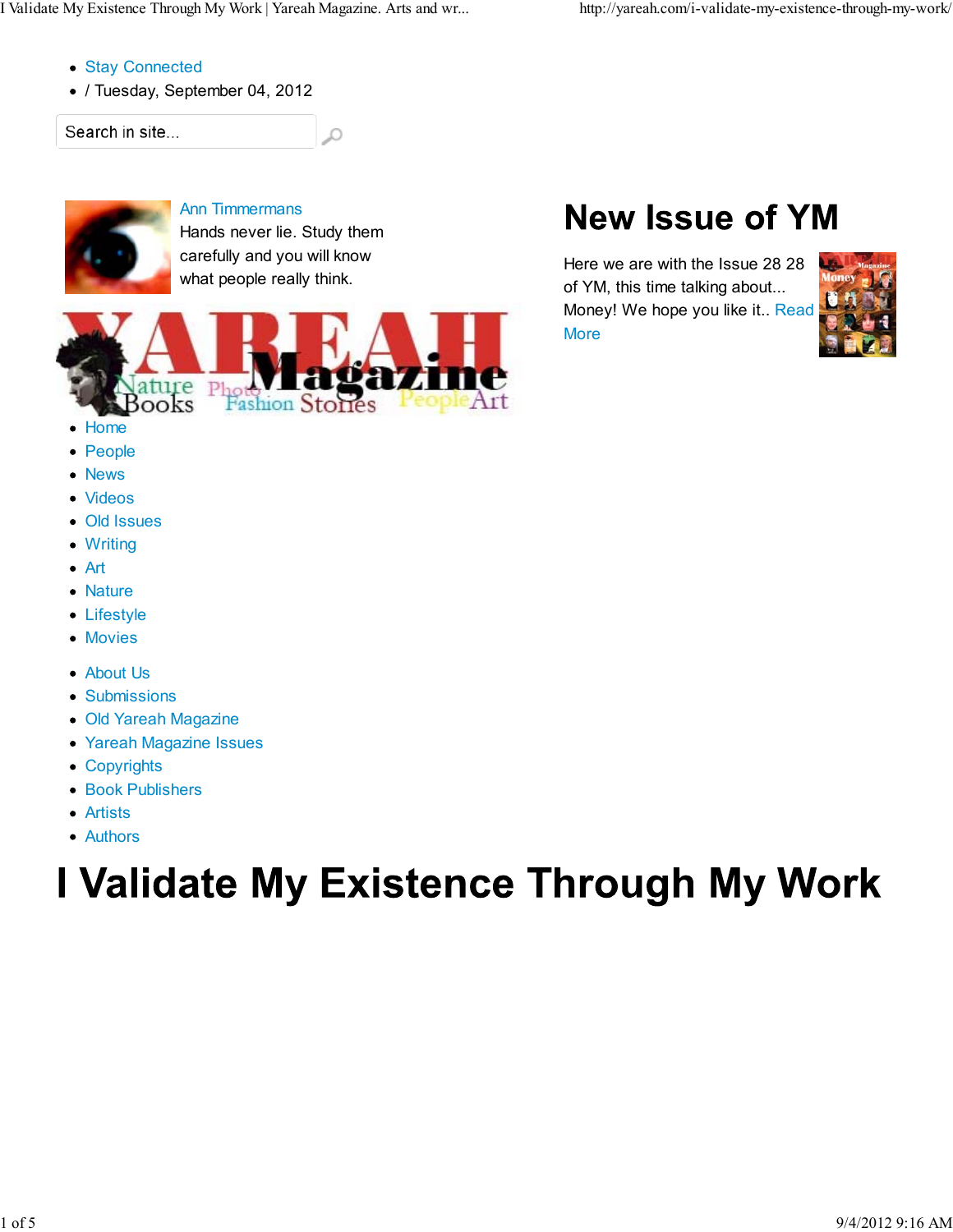



YM next issue (October 2012) is going to be titled "Democratic art". Our dear artist and writer Leah Lubin has wanted to share some poems with significant titles: "I Validate My Existence Through My Work", "I Want My Voice To Be Identifiable", and "Let Life Happen To You". Leah Lubin is a multifaceted personality who has exhibited, among other places, at Kavli Institute for Particle Astrophysics and Cosmology, located at the SLAC National Accelerator Laboratory, operated by Stanford University for the U.S. Department of Energy\*, suggestive paintings of our universe, stars and planets. However, today she is writing personal poems, full of emotion and strength. The strength of a woman who appraised her work and her voice. Thus, listen to this unrepeatable voice and pen!



The Great Gathering, by Leah Lubin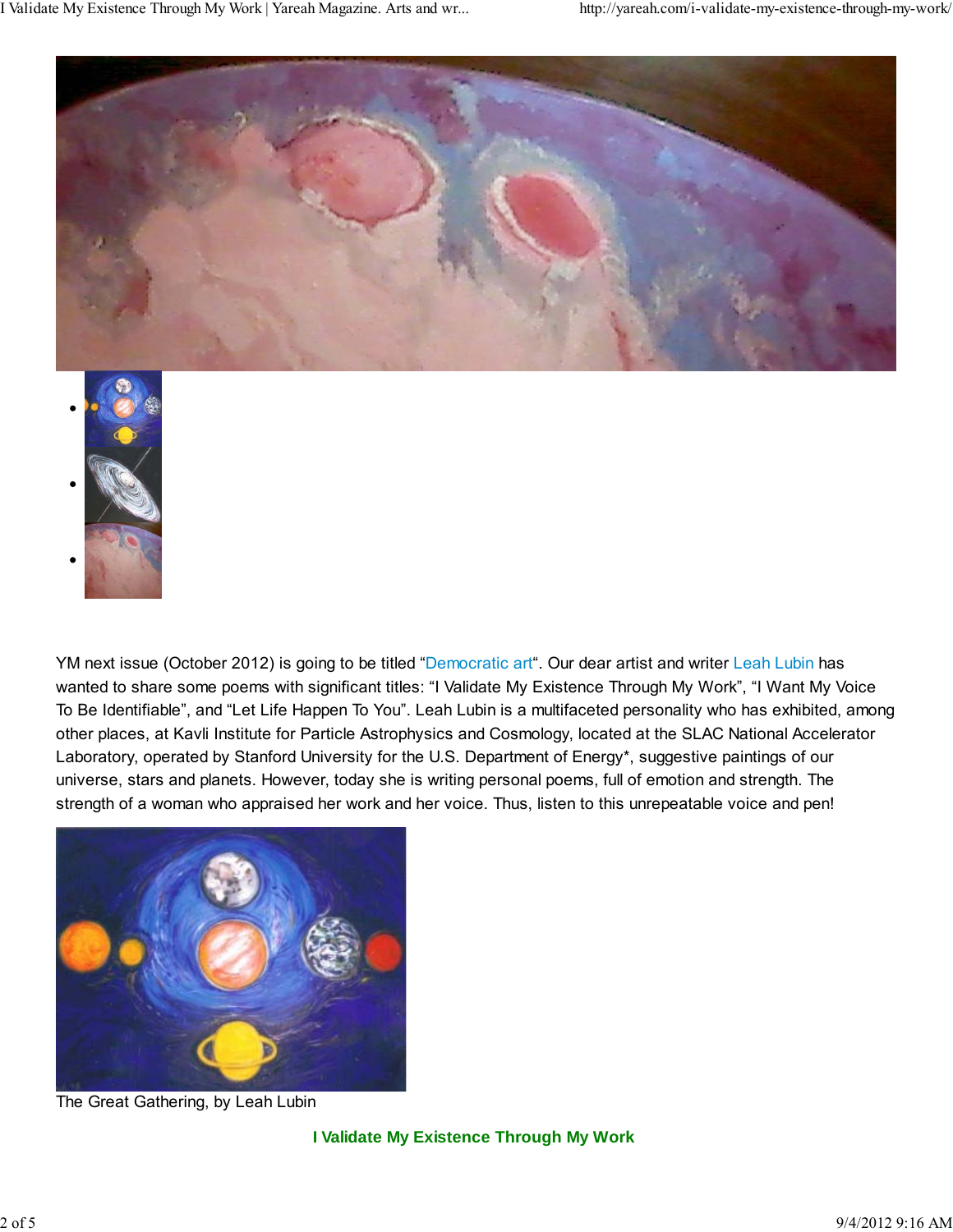It's all too much work.

Sometimes it's not worth it,

and I want to quit.

Isolated and lonely, I still know

that I validate my existence

through my work.

Bring things to life.

Release that emotion because

when I focus on my work,

I feel the most at home.

A home that's not always

reachable, available, or real.

I question who's running the show.

Still, we go on.

#### **I Want My Voice To Be Identifiable**

Making each word count.

Showing off.

Letting literary confidence shine.

Declaring my thinking.

I want my voice to be identifiable.

Well, who do you write for,

you may ask?

For the general public that

includes you and me.

Not the intellectual scholars.

They're already on board.

So, onwards, you and I.

I'll write, you listen.

We connect.

It doesn't get any better.

#### **Let Life Happen To You**

When in doubt,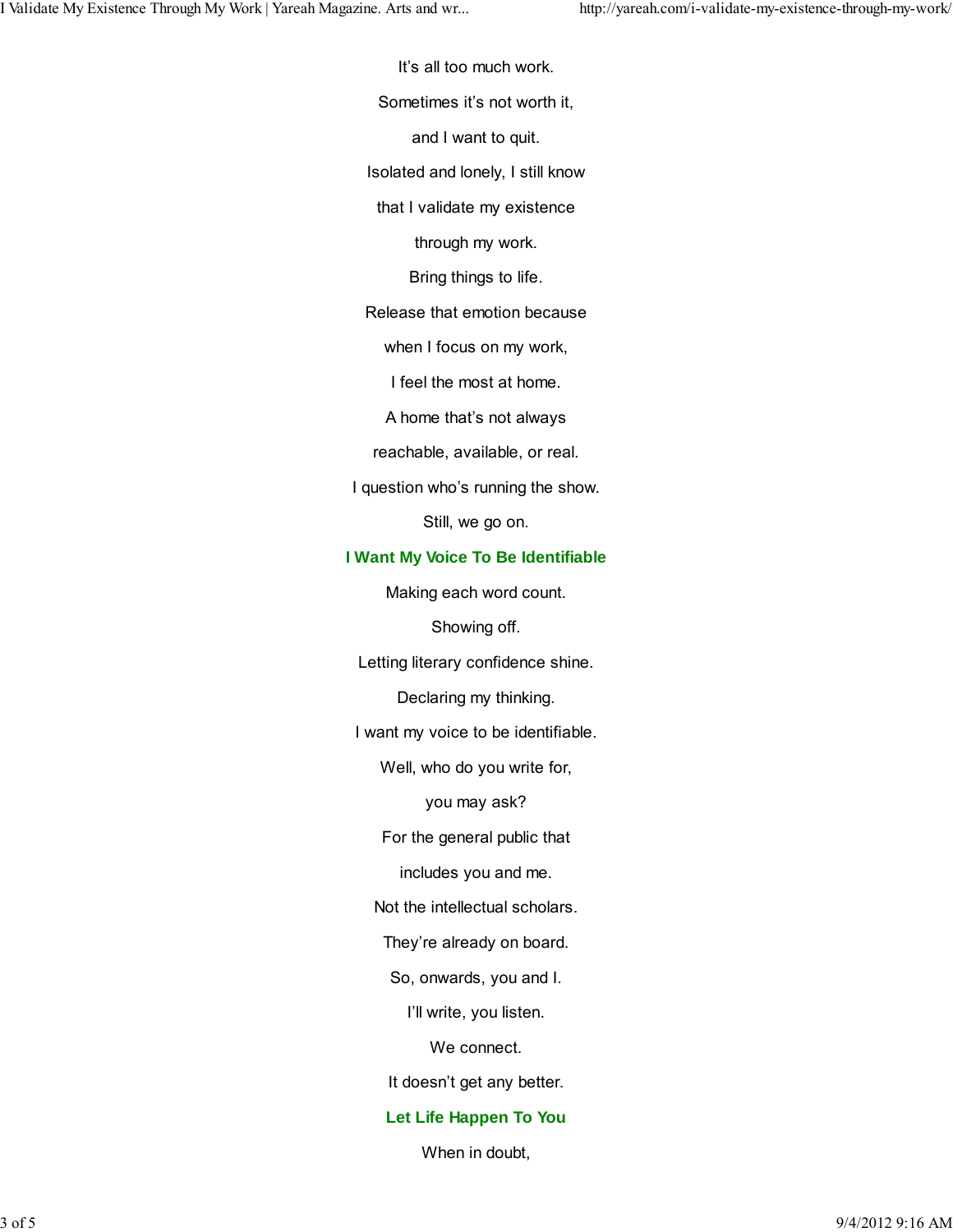feeling low, or

even worse,

let life happen to you.

Control freaks,

each one of us.

We would rather

run the show or

not be here at all.

It's hard to trust life,

but there is no other option.

\*Yareah magazine has a really interesting article about this event that will be published soon.



Jupiters Turbulent Clouds, by Leah Lubin

Like Leah Lubin likes this.

**Share this:**

**Short URL**: http://yareah.com/?p=6524